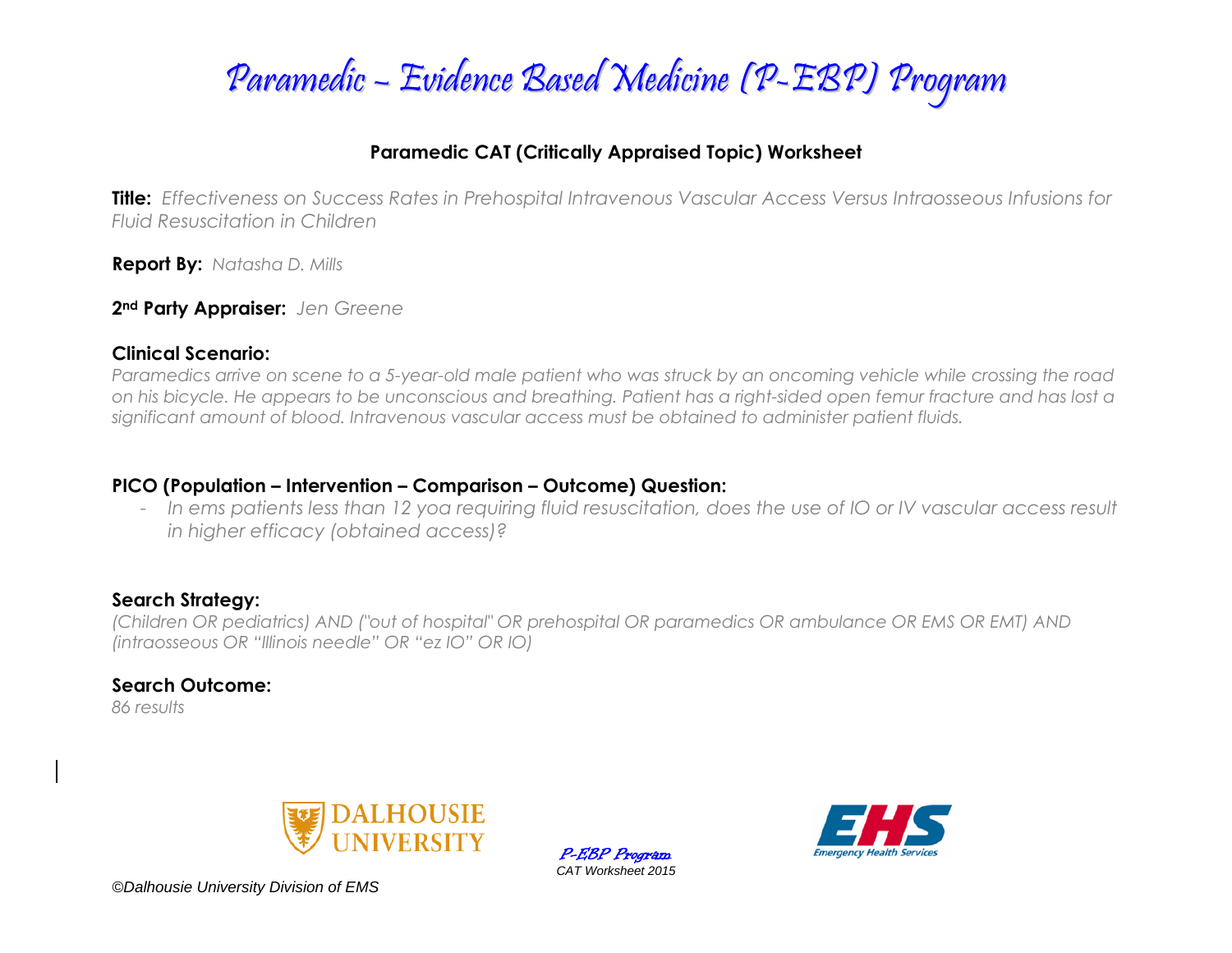# Paramedic – Evidence Based Medicine (P-EBP) Program

| <b>Relevant Papers:</b> |                                                                          |                                                            |                                                                                                     |                                                                                                                                                                                                                                                                                                                                                                                              |                                                                                                                                  |  |  |  |
|-------------------------|--------------------------------------------------------------------------|------------------------------------------------------------|-----------------------------------------------------------------------------------------------------|----------------------------------------------------------------------------------------------------------------------------------------------------------------------------------------------------------------------------------------------------------------------------------------------------------------------------------------------------------------------------------------------|----------------------------------------------------------------------------------------------------------------------------------|--|--|--|
| AUTHOR, DATE            | POPULATION:<br>SAMPLE<br><b>CHARACTERISTICS</b>                          | <b>DESIGN (LOE)</b>                                        | <b>OUTCOMES</b>                                                                                     | <b>RESULTS</b>                                                                                                                                                                                                                                                                                                                                                                               | STRENGTHS/<br><b>WEAKNESSES</b>                                                                                                  |  |  |  |
| Lucas A. Myers 2013     | 4188 patients aged 18-<br>years-old or younger.                          | Retrospective Chart<br>Review Study<br>$-$ LOE 3           | The success rates of<br>Intravenous vascular<br>access in pediatrics<br>18-years-old or<br>younger. | The success rates were:<br>64.1% in those younger<br>than 2 years.<br>67.1% in patients younger<br>than 3 years.<br>$(p$ -value: $p < 0.001$ ).<br>Each 1-year increase in<br>age was consistent with<br>an 11% increase in the<br>odds of successful<br>placement.<br>The highest rate of<br>attempts and highest rate<br>of success occurred on<br>the older patients within<br>the group. | + Well done data<br>collection and<br>analysis.<br>+ Good sample size<br>used.<br>-No randomization.<br>-No comparison<br>group. |  |  |  |
| Karin R. Rice 2015      | 143 pediatric patients in<br>a Level 1 trauma tertiary<br>care hospital. | Retrospective<br>Review Study with a<br>control group (day | Intraosseous (IO)<br>access in the absence<br>of conventional                                       | Reason for IO placement:<br>53.1% could not obtain IV<br>access.                                                                                                                                                                                                                                                                                                                             | + Comparison groups.<br>-Small sample size.                                                                                      |  |  |  |
|                         |                                                                          | vs. night shift)<br>LOE <sub>2</sub>                       | Intravenous vascular<br>access.                                                                     | 6.3% loss of IV access.<br>33.6% had no perfusion.<br>7% undeclared.                                                                                                                                                                                                                                                                                                                         | -Data taken from one<br>institution.                                                                                             |  |  |  |
|                         |                                                                          |                                                            |                                                                                                     |                                                                                                                                                                                                                                                                                                                                                                                              | -Limited<br>generalizability.                                                                                                    |  |  |  |
| Kathryn Moore 2013      | 107 patients                                                             | Prospective Cross-                                         | Test the use of a semi-                                                                             | EZ-IO attempt: 100% within                                                                                                                                                                                                                                                                                                                                                                   | + Good data                                                                                                                      |  |  |  |



P-EBP Program *CAT Worksheet 2015*



*©Dalhousie University Division of EMS*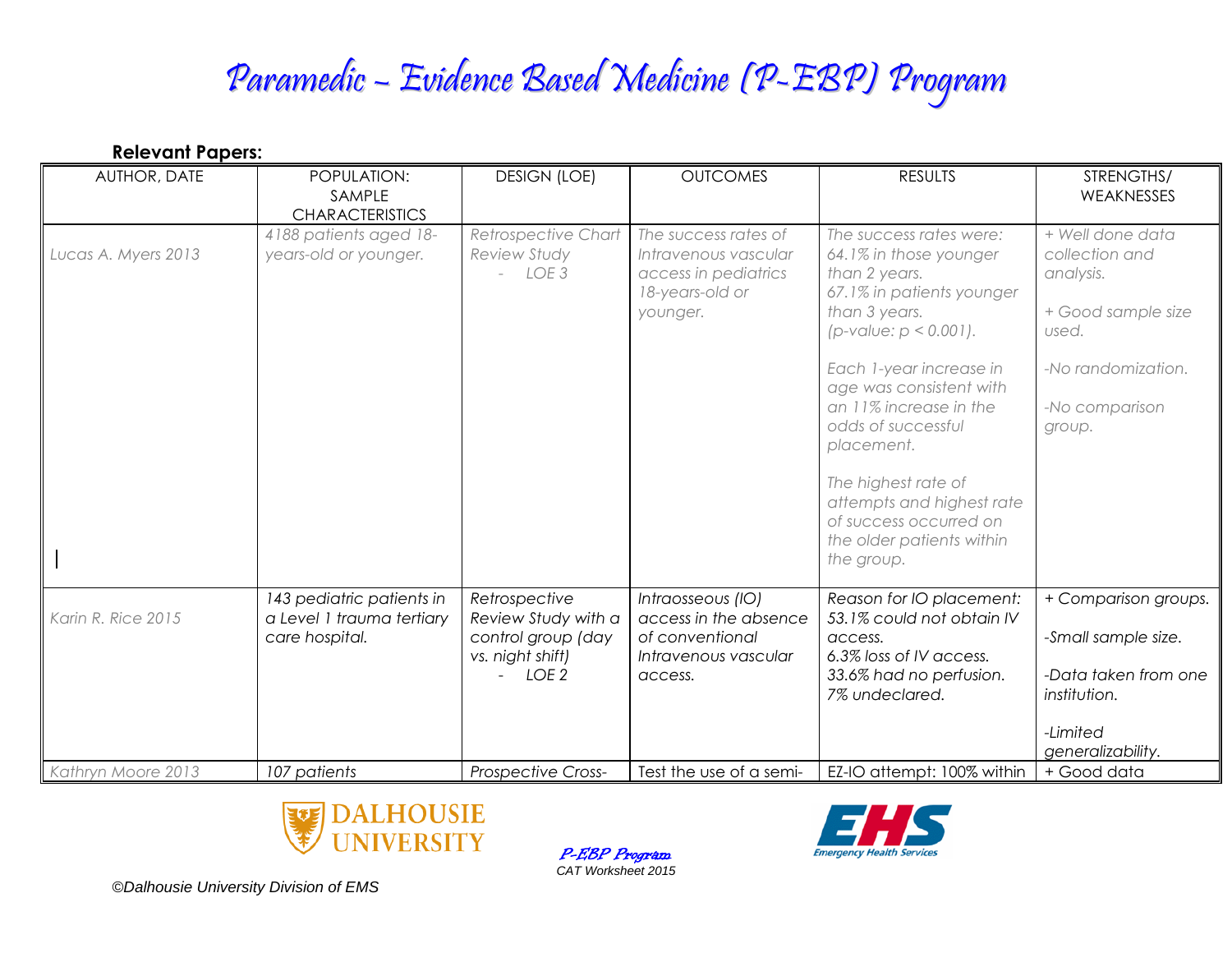# Paramedic – Evidence Based Medicine (P-EBP) Program

| Predominantly male and<br>middle aged (range 3-<br>94 years-old). | sectional Study | automatic IO infusion<br>system (EZ-IO) as an<br>alternative to vascular<br>access in critical<br>patients treated in a<br>prehospital<br>emergency setting. | 30 seconds.<br>IV attempt: 79% for<br>second site of access on<br>patients. | collection.<br>+ A lot of information<br>to back up results.<br>-Small sample size. |
|-------------------------------------------------------------------|-----------------|--------------------------------------------------------------------------------------------------------------------------------------------------------------|-----------------------------------------------------------------------------|-------------------------------------------------------------------------------------|
|-------------------------------------------------------------------|-----------------|--------------------------------------------------------------------------------------------------------------------------------------------------------------|-----------------------------------------------------------------------------|-------------------------------------------------------------------------------------|

### **Comments:**

- *All data was reported by paramedics.*
- *This study was approved by an institutional review board.*
- *Mean patient age was 14.1 years-old for the highest success rate for IV access.*
- *Male patients were significantly more likely to have IV success than female patients.*
- *Intraosseous infusions are more successful compared to intravenous vascular access.*

### **Consider:**

In reference to the initial question there was a fair amount of information both on the success rates of IV access *and IO access in patients. All these prehospital studies used IV access as their first choice for fluid resuscitation. After several failed attempts at gaining IV access was IO access obtained. Since my research was based on the success rates of IV access there was not enough data on the success rates of IO access to consider changing practice in the prehospital setting during this time.* 



P-EBP Program *CAT Worksheet 2015*



*©Dalhousie University Division of EMS*